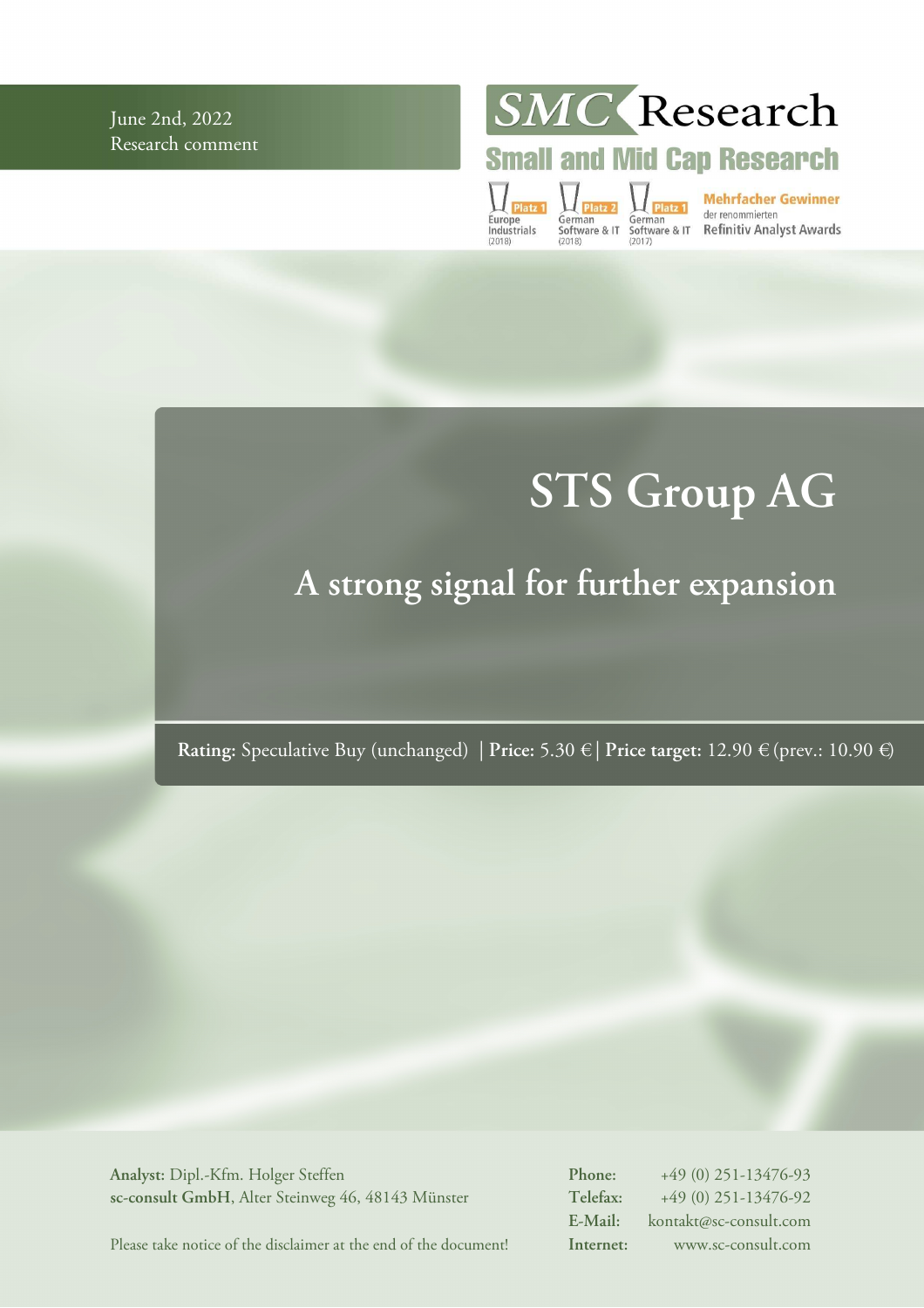Current business development



### **Basic data**

| <b>Based</b> in:                        | Hagen               |
|-----------------------------------------|---------------------|
| Sector:                                 | Automotive supplier |
| Headcount:                              | 1,516               |
| Accounting:                             | <b>IFRS</b>         |
| Ticker:                                 | SF3:GR              |
| ISIN:                                   | DE000A1TNU68        |
| Price:                                  | 5.30 Euro           |
| Market segment:                         | General Standard    |
| Number of shares:                       | $6.5 \text{ m}$     |
| Market Cap:                             | 34.5 m Euro         |
| <b>Enterprise Value:</b>                | 46.2 m Euro         |
| <b>Free Float:</b>                      | 23.3 %              |
| Price high/low (12 M): 9.20 / 4.37 Euro |                     |
| Øturnover (12 M Xetra): 27,300 Euro     |                     |
|                                         |                     |

| FY ends: 31.12.    | 2021    | 2022e    | 2023e   |
|--------------------|---------|----------|---------|
| Sales (m Euro)     | 242.0   | 229.1    | 248.3   |
| EBIT (m Euro)      | 3.7     | $-3.9$   | 0.4     |
| Net profit         | 1.8     | $-5.2$   | $-1.3$  |
| EpS                | 0.28    | $-0.80$  | $-0.20$ |
| Dividend per share | 0.04    | 0.04     | 0.04    |
| Sales growth       | 3.0%    | $-5.3\%$ | 8.4%    |
| Profit growth      |         |          |         |
| <b>PSR</b>         | 0.14    | 0.15     | 0.14    |
| PER                | 19.1    |          |         |
| <b>PCR</b>         | 1.0     | 2.5      | 3.2     |
| EV / EBIT          | 12.5    |          | 113.8   |
| Dividend yield     | $0.8\%$ | $0.8\%$  | $0.8\%$ |

### **New plant planned in China**

With the support of its new major shareholder Adler Pelzer, the STS Group is pushing ahead with its expansion in the important Chinese market. Together, the companies have signed a Memorandum of Understanding with the Taixing City Government regarding the construction of a new plant. In future, parts for the interior and exterior trim of cars and trucks will be produced there, with a focus on injection moulding. STS intends to use innovative solutions here that are already established in the European plants. According to plan, production is to have a high degree of automation, cover not only parts production but also painting and address especially the market for light commercial vehicles and electric cars more strongly. This will further expand the service portfolio in China, where STS already operates three plants and a research and development centre. Although the planning is still at an early stage, an important intermediate step has already been achieved by securing political support. Once the planning has been completed, previous experience with STS manufacturing facilities in China suggests that the plant construction is likely to be implemented fairly quickly and also involve manageable investments. We assume that the additional expenditure will be in the single-digit million range and that production could start in 2023.

### **Growth acceleration targeted**

The management sees the measure as a first milestone in the organic growth roadmap drawn up after the takeover by Adler Pelzer, which is intended to ensure accelerated sales and earnings growth in the coming years. Another component of STS's expansion is the construction of a new plant in the USA, which is being driven forward in the current year. According to the company, the project is on schedule, so production is expected to start next year. STS had already acquired a first major order for the new plant (a complete truck roof system made of fibre-reinforced plastic) in 2019.

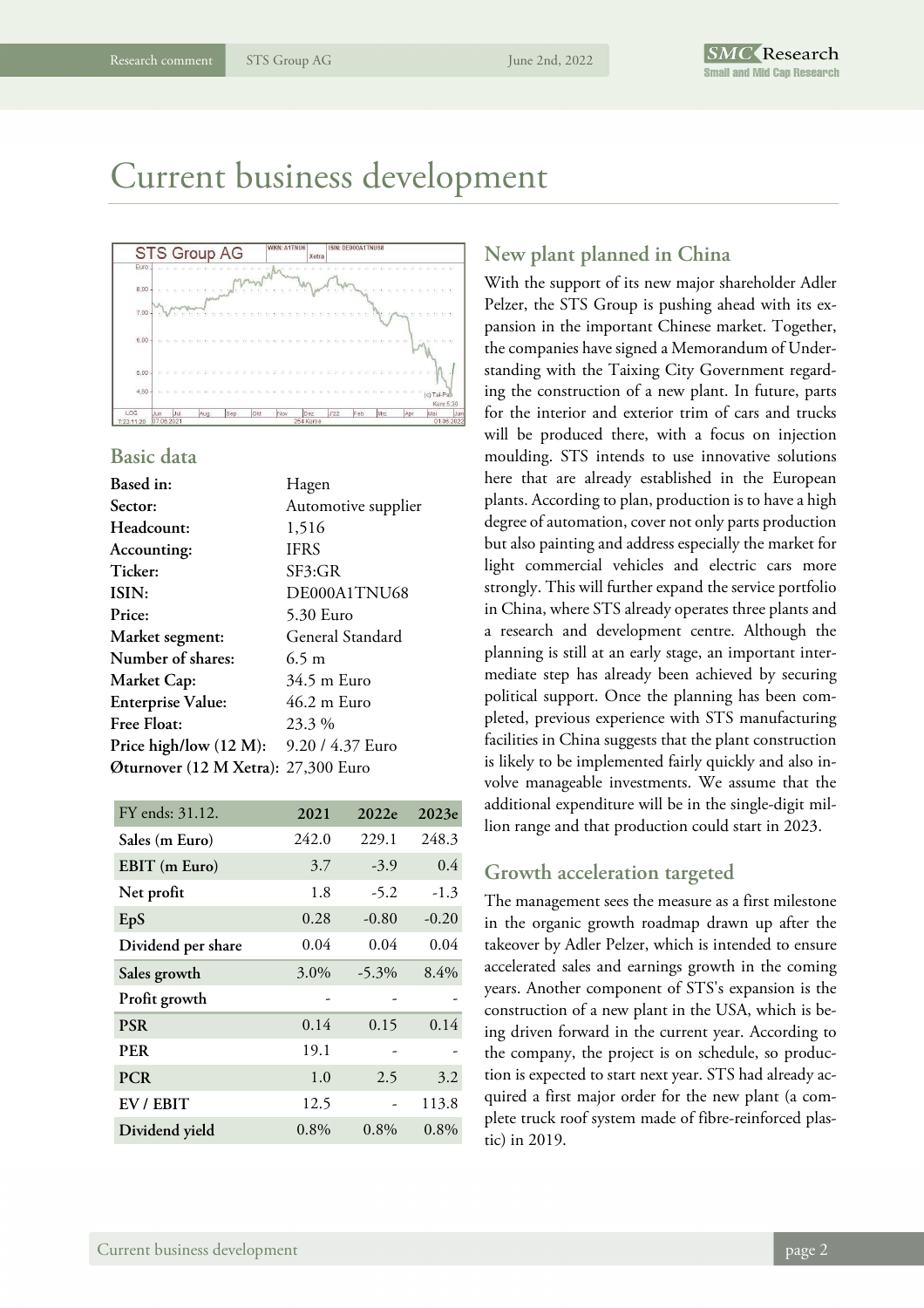| m Euro                         | 12 2022  | 12 2023 | 12 2024 | 12 2025 | 12 20 26 | 12 2027 | 12 2028 | 12 20 29 |
|--------------------------------|----------|---------|---------|---------|----------|---------|---------|----------|
| Sales                          | 229.1    | 248.3   | 279.1   | 298.6   | 314.6    | 330.7   | 344.4   | 356.5    |
| Sales growth                   |          | 8.4%    | 12.4%   | 7.0%    | 5.4%     | 5.1%    | 4.1%    | 3.5%     |
| EBIT margin                    | $-1.7\%$ | 0.2%    | 2.2%    | 3.1%    | 3.8%     | 4.4%    | 4.7%    | 4.9%     |
| <b>EBIT</b>                    | $-3.9$   | 0.4     | 6.1     | 9.2     | 12.0     | 14.5    | 16.1    | 17.5     |
| Tax rate                       | $0.0\%$  | 30.0%   | 20.0%   | 29.0%   | 29.0%    | 29.0%   | 29.0%   | 29.0%    |
| Adjusted tax payments          | 0.0      | 0.1     | 1.2     | 2.7     | 3.5      | 4.2     | 4.7     | 5.1      |
| <b>NOPAT</b>                   | $-3.9$   | 0.3     | 4.9     | 6.6     | 8.5      | 10.3    | 11.5    | 12.5     |
| + Depreciation & Amortisation  | 15.8     | 16.5    | 16.5    | 16.2    | 15.7     | 15.0    | 14.5    | 14.2     |
| + Increase long-term accruals  | $0.4\,$  | 0.4     | 0.4     | 0.4     | 0.4      | 0.4     | 0.4     | 0.4      |
| + Others                       | 0.0      | 0.0     | 0.0     | 0.0     | 0.0      | 0.0     | 0.0     | 0.0      |
| Gross operating cash flows     | 12.4     | 17.2    | 21.8    | 23.1    | 24.7     | 25.7    | 26.4    | 27.1     |
| - Increase Net Working Capital | 0.0      | $-7.4$  | $-8.4$  | $-6.0$  | $-5.0$   | $-4.6$  | $-4.1$  | $-4.3$   |
| - Investments in fixed assets  | $-15.9$  | $-18.2$ | $-13.1$ | $-12.3$ | $-12.1$  | $-12.6$ | $-12.9$ | $-13.3$  |
| Free cash flow                 | $-3.5$   | $-8.4$  | 0.4     | 4.9     | 7.5      | 8.5     | 9.3     | 9.5      |

*SMC estimation model*

### **Estimates raised**

We see the latest development as confirming our assessment that STS will return to a sustainable and dynamic expansion path with rising margins in 2023 (after a decline in revenue and earnings in the current year due to the difficult conditions in the automotive industry), with the margin improvement next year resulting from an assumed higher capacity utilisation and further cost reduction measures. We have taken the new Chinese plant into account with a higher investment volume in 2022 and 2023 and at the same time increased our assumed revenues in China. For 2024, we had so far assumed sales of EUR 73.2 m, which we are now raising to EUR 80.9 m. At the end of the detailed forecast period in 2029, we now see sales in China at EUR 111.2 m (previously: EUR 92.9 m). As a result, the group's target sales in 2029 also increased from EUR 338.2 m to EUR 356.5 m. As STS generates above-average margins in China, we have also raised the EBIT target margin for the group (despite higher depreciation and amortisation) from the previous 4.6 to 4.9 percent.

### **Price target: 12.90 Euro**

With the increase in the estimates as a result of the announced expansion of activities in China, our price target, with an unchanged discount rate of 6.4 percent, increased from EUR 10.90 to EUR 12.90 (a sensitivity analysis for determining the price target can be found in the Annex). Based on the intact growth prospects, we thus see a high recovery potential for the STS share. On a scale of 1 (low) to 6 (high), we continue to rate the forecast risk at 5 points and thus above average, since the development of the important US business is still under way and, in addition, the terminal value has a comparatively high share in the company value.

### **Conclusion**

We see the latest announcement about the construction of a further plant in China as a clear indication of the path the Adler Pelzer Group will take with its new subsidiary STS. Growth in the Chinese market, where the company has already established a strong market position, will be accelerated, which is likely to be reflected in significant increases in sales and earnings in the coming years  $-$  the market potential in China is still huge. The same is true for the USA, where STS is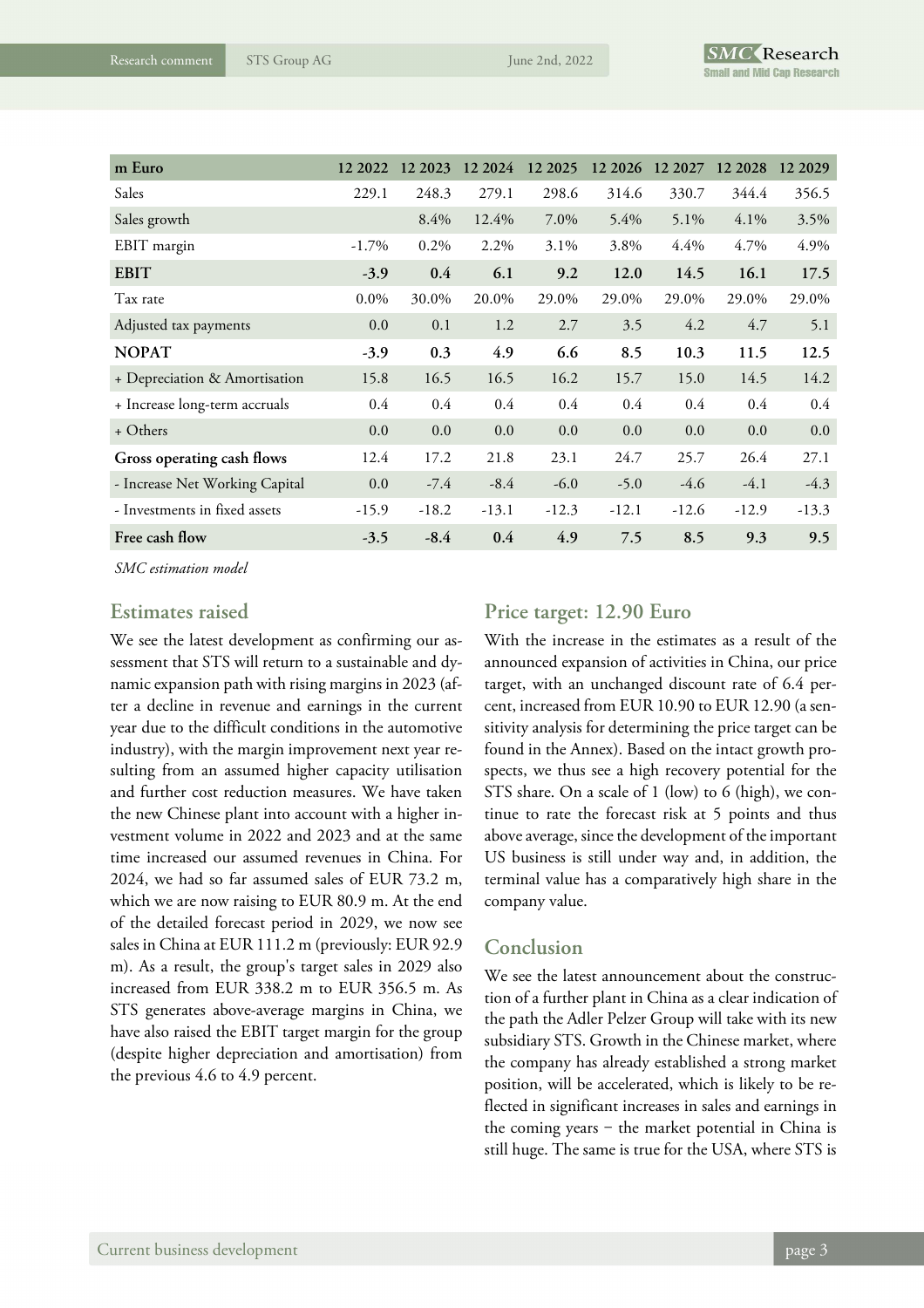currently building a new plant that is scheduled to start production next year.

In our view, these initiatives support our assumption that STS will return to a sustainable expansion path next year, which will allow significant margin increases in the future.

After updating the model in response to the reported China plans, we now see the price target at EUR 12.90 (so far: EUR 10.90). From our perspective, the share price decline in the current year is therefore unjustified. We see this primarily as a reaction of investors to a temporary decline in business this year, which is due to the difficult conditions in the automotive industry. But we expect the growth drivers at STS to reassert themselves next year and therefore see the reduced share price level as a very good buy opportunity. We therefore reiterate our "Speculative Buy" rating.

However, the reduced liquidity of the share in the wake of the takeover by Adler Pelzer must be taken into account as a risk factor. Furthermore, it is also still conceivable that Adler Pelzer will delist the STS share after all.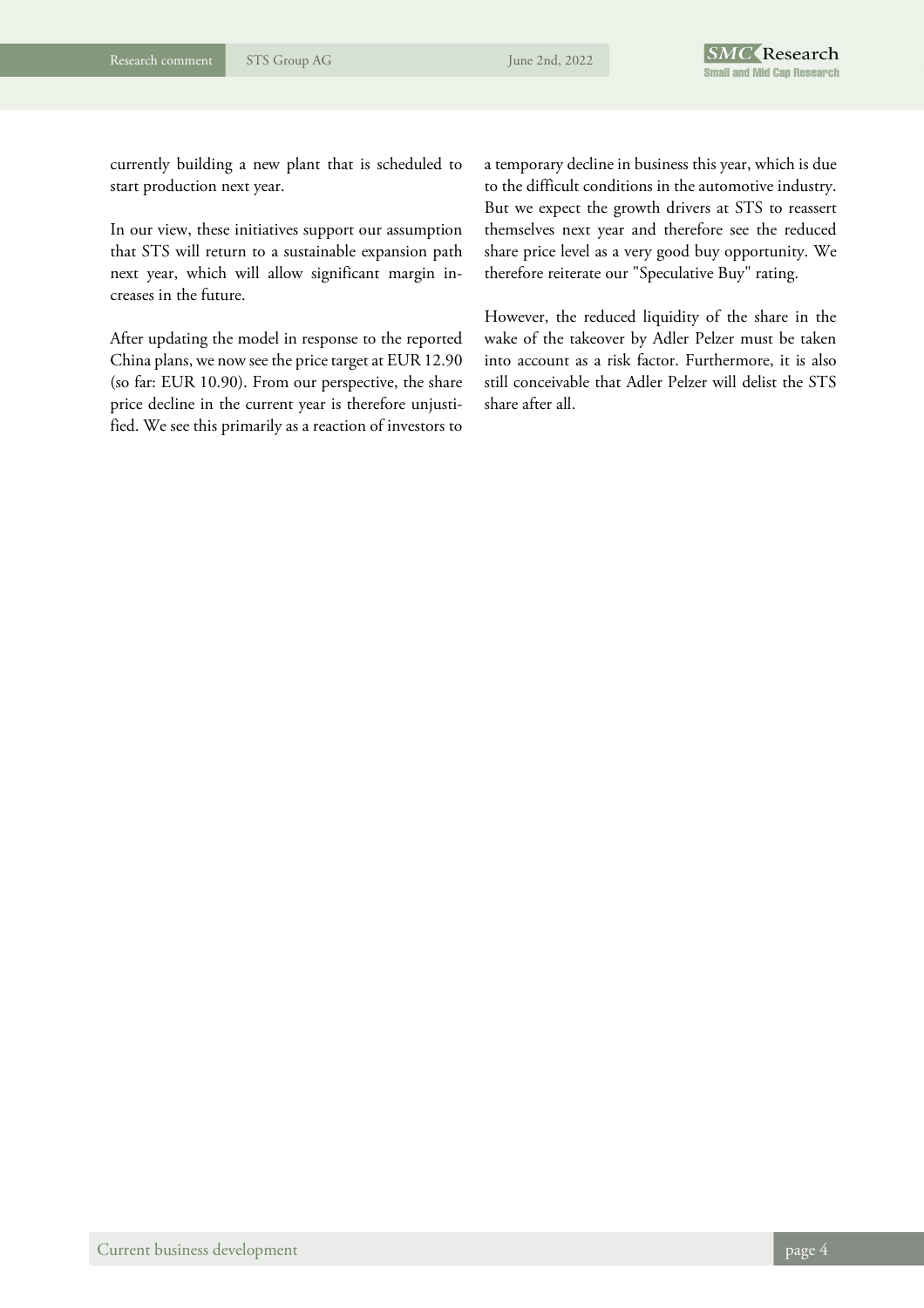# Annex I: SWOT analysis

#### **Strengths**

- STS has established itself as a global tier-one truck supplier for plastic parts.
- The company has expertise and flexibility in the application of a wide range of manufacturing techniques (SMC, thermocompression and injection moulding), materials and batch sizes and is increasingly becoming a system supplier.
- Successful international expansion with strong growth in China and the acquisition of a major order from the USA.
- Proven competence in acquisition and integration of companies as well as in the implementation of efficiency enhancement measures.
- With Adler Pelzer, the company has a strong parent company.

#### **Opportunities**

- With the new major shareholder at its side, STS's chances for further market share gains in China and a successful market entry in the USA have increased significantly.
- The establishment of new plants in China and the USA creates high growth potential in the medium term.
- Electromobility and new emission regulations (Europe, China) act as growth drivers.
- Adler Pelzer could transfer its hard-trim activities to STS; further acquisitions to strengthen its market position are conceivable.
- If STS establishes a growth path with rising margins, the share could be revalued.

#### **Weaknesses**

- The margin is still low, and in weaker years there is a risk of losses.
- The Materials division has not yet achieved the turnaround and is operating at a loss.
- Due to the long lead time from order placement to revenue generation, sales initiatives only show up in group revenues with a significant delay.
- Structural growth dynamics in the still important European commercial vehicle market are low.
- In the wake of the takeover by Adler Pelzer, the liquidity of the share has decreased.

#### **Threats**

- High raw material prices and material bottlenecks could weigh on margins and reduce growth.
- The economic downturn risks have recently increased with the Ukraine war and the Covid-19 problems in China.
- The Chinese commercial vehicle market is undergoing a consolidation that may take longer than expected.
- The costs of building the new plants in the USA and China could exceed the budget.
- Adler Pelzer could decide to delist the share.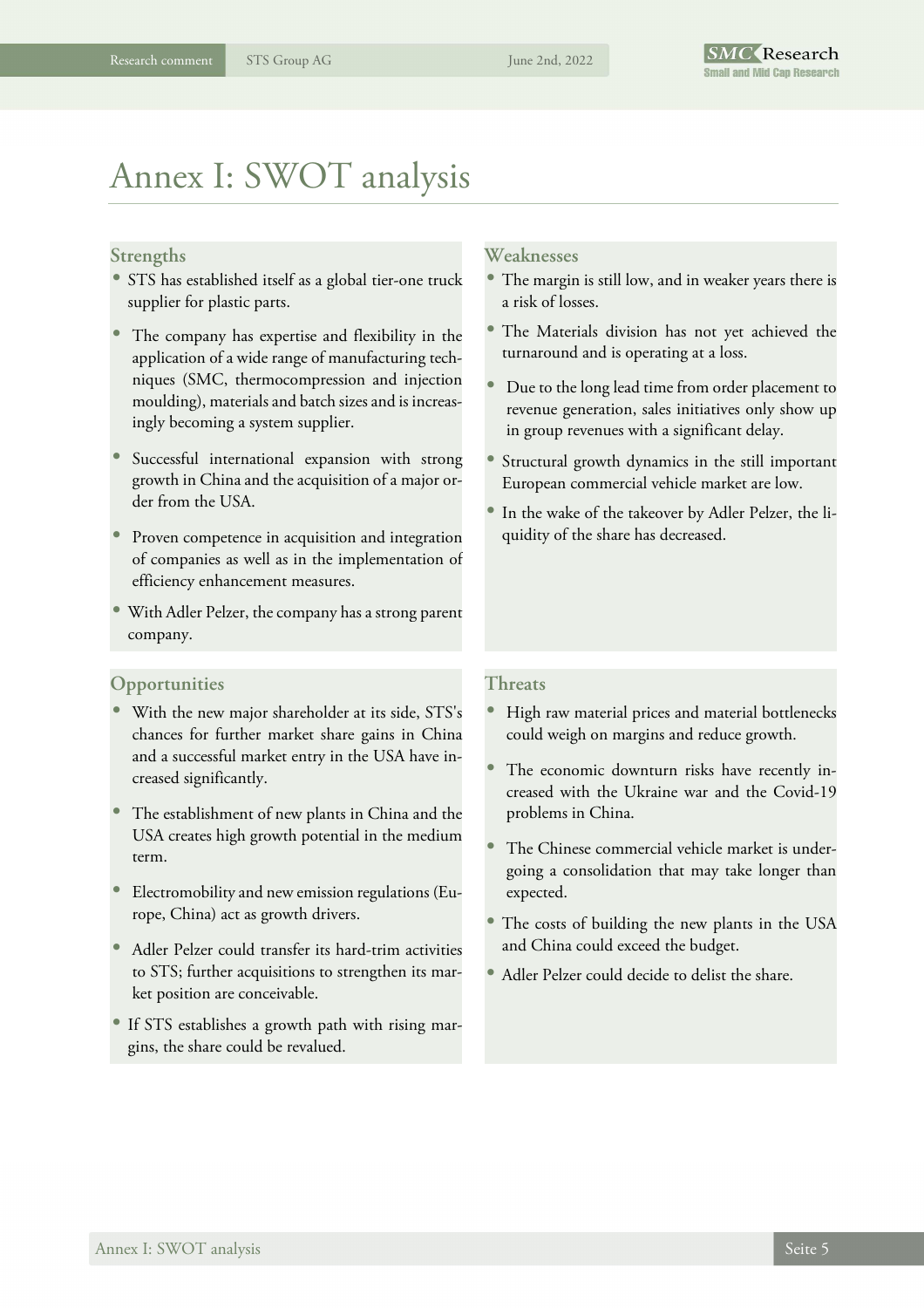# Annex II: Balance sheet and P&L estimation

### **Balance sheet estimation**

| m Euro                         | 2021 act. | 2022e | 2023e | 2024e | 2025e | 2026e | 2027e | 2028e | 2029e |
|--------------------------------|-----------|-------|-------|-------|-------|-------|-------|-------|-------|
| <b>ASSETS</b>                  |           |       |       |       |       |       |       |       |       |
| I. Total non-current           | 92.7      | 92.8  | 94.5  | 91.1  | 87.2  | 83.7  | 81.2  | 79.7  | 78.8  |
| 1. Intangible assets           | 20.4      | 20.3  | 20.3  | 20.2  | 20.2  | 20.2  | 20.1  | 20.1  | 20.1  |
| 2. Tangible assets             | 67.1      | 67.3  | 69.1  | 65.7  | 61.9  | 58.3  | 55.9  | 54.4  | 53.5  |
| II. Total current assets       | 106.6     | 107.2 | 110.5 | 119.1 | 127.9 | 137.3 | 147.1 | 157.2 | 167.7 |
| <b>LIABILITIES</b>             |           |       |       |       |       |       |       |       |       |
| I. Equity                      | 58.3      | 52.9  | 51.3  | 53.8  | 58.2  | 64.6  | 72.9  | 82.5  | 93.3  |
| II. Accruals                   | 14.1      | 14.5  | 15.0  | 15.4  | 15.9  | 16.3  | 16.7  | 17.2  | 17.6  |
| III. Liabilities               |           |       |       |       |       |       |       |       |       |
| 1. Long-term liabili-<br>ties  | 30.8      | 32.5  | 34.3  | 34.0  | 32.6  | 30.6  | 28.4  | 25.9  | 23.5  |
| 2. Short-term liabili-<br>ties | 96.2      | 100.2 | 104.6 | 107.1 | 108.6 | 109.6 | 110.5 | 111.3 | 112.2 |
| <b>BILANZSUMME</b>             | 199.4     | 200.1 | 205.1 | 210.3 | 215.3 | 221.1 | 228.5 | 236.9 | 246.6 |

## **P&L estimation**

| m Euro                        | 2021 act. | 2022e   | 2023e   | 2024e | 2025e | 2026e | 2027e | 2028e | 2029e |
|-------------------------------|-----------|---------|---------|-------|-------|-------|-------|-------|-------|
| Sales                         | 242.0     | 229.1   | 248.3   | 279.1 | 298.6 | 314.6 | 330.7 | 344.4 | 356.5 |
| Total operating reve-<br>nues | 247.5     | 229.1   | 248.3   | 279.1 | 298.6 | 314.6 | 330.7 | 344.4 | 356.5 |
| Gross profit                  | 102.8     | 91.2    | 100.8   | 115.0 | 123.3 | 130.2 | 136.9 | 142.6 | 147.6 |
| <b>EBITDA</b>                 | 19.2      | 11.9    | 16.9    | 22.6  | 25.4  | 27.7  | 29.4  | 30.6  | 31.7  |
| <b>EBIT</b>                   | 3.7       | $-3.9$  | 0.4     | 6.1   | 9.2   | 12.0  | 14.5  | 16.1  | 17.5  |
| <b>EBT</b>                    | 1.1       | $-6.5$  | $-2.1$  | 3.4   | 6.5   | 9.4   | 12.0  | 13.9  | 15.5  |
| EAT (before minori-<br>ties)  | 1.8       | $-5.2$  | $-1.3$  | 2.7   | 4.6   | 6.7   | 8.5   | 9.9   | 11.0  |
| <b>EAT</b>                    | 1.8       | $-5.2$  | $-1.3$  | 2.7   | 4.6   | 6.7   | 8.5   | 9.9   | 11.0  |
| <b>EPS</b>                    | 0.28      | $-0.80$ | $-0.20$ | 0.42  | 0.71  | 1.03  | 1.31  | 1.52  | 1.70  |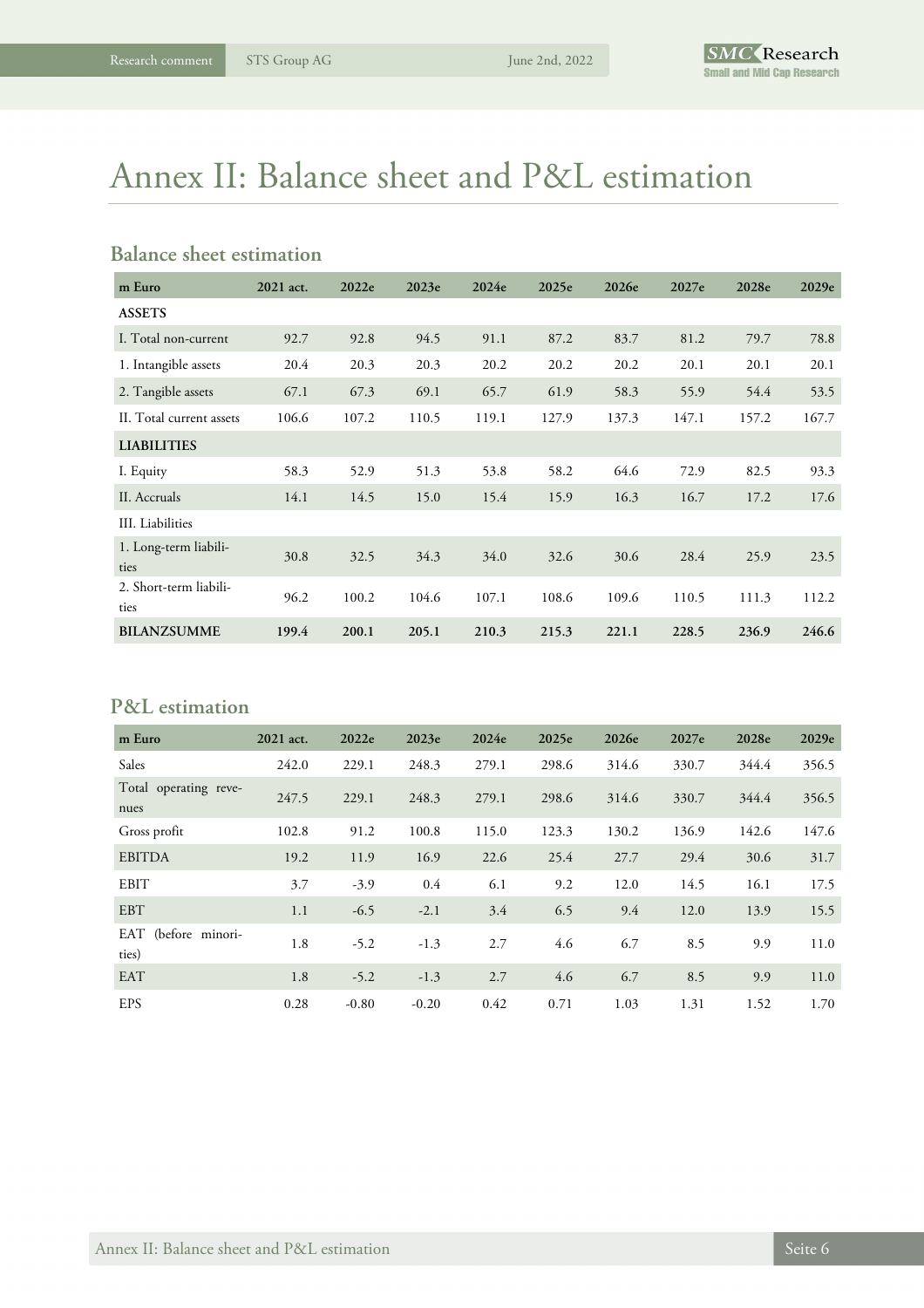# Annex III: Cash flows estimation and key figures

### **Cash flows estimation**

| m Euro                         | 2021 act. | 2022e   | 2023e   | 2024e   | 2025e   | 2026e   | 2027e   | 2028e   | 2029e   |
|--------------------------------|-----------|---------|---------|---------|---------|---------|---------|---------|---------|
| CF operating                   | 36.1      | 13.6    | 10.9    | 14.1    | 18.0    | 20.5    | 21.8    | 23.0    | 23.5    |
| CF from investments            | $-16.8$   | $-15.9$ | $-18.2$ | $-13.1$ | $-12.3$ | $-12.1$ | $-12.6$ | $-12.9$ | $-13.3$ |
| CF financing                   | $-10.3$   | 0.5     | 0.7     | $-3.6$  | $-5.9$  | $-7.1$  | $-7.4$  | $-7.6$  | $-7.5$  |
| Liquidity beginning of<br>year | 20.0      | 28.3    | 26.6    | 20.0    | 17.4    | 17.3    | 18.5    | 20.4    | 22.8    |
| Liquidity end of year          | 28.3      | 26.6    | 20.0    | 17.4    | 17.3    | 18.5    | 20.4    | 22.8    | 25.6    |

# **Key figures**

| percent                            | 2021 act. | 2022e    | 2023e    | 2024e   | 2025e   | 2026e   | 2027e | 2028e | 2029e   |
|------------------------------------|-----------|----------|----------|---------|---------|---------|-------|-------|---------|
| Sales growth                       | 3.0%      | $-5.3\%$ | 8.4%     | 12.4%   | 7.0%    | 5.4%    | 5.1%  | 4.1%  | 3.5%    |
| Gross margin                       | 42.5%     | 39.8%    | 40.6%    | 41.2%   | 41.3%   | 41.4%   | 41.4% | 41.4% | 41.4%   |
| EBITDA margin                      | 7.9%      | 5.2%     | 6.8%     | 8.1%    | 8.5%    | 8.8%    | 8.9%  | 8.9%  | 8.9%    |
| EBIT margin                        | 1.5%      | $-1.7\%$ | $0.2\%$  | $2.2\%$ | $3.1\%$ | 3.8%    | 4.4%  | 4.7%  | 4.9%    |
| EBT margin                         | $0.5\%$   | $-2.8\%$ | $-0.9\%$ | 1.2%    | 2.2%    | 3.0%    | 3.6%  | 4.0%  | 4.4%    |
| Net margin (after mi-<br>norities) | $0.7\%$   | $-2.3\%$ | $-0.5\%$ | 1.0%    | 1.6%    | $2.1\%$ | 2.6%  | 2.9%  | $3.1\%$ |

# Annex IV: Sensitivity analysis

|             | Perpetual cash flow growth |       |         |       |         |  |  |  |
|-------------|----------------------------|-------|---------|-------|---------|--|--|--|
| <b>WACC</b> | $2.0\%$                    | 1.5%  | $1.0\%$ | 0.5%  | $0.0\%$ |  |  |  |
| 5.4%        | 24.65                      | 21.10 | 18.34   | 16.14 | 14.35   |  |  |  |
| 5.9%        | 20.12                      | 17.47 | 15.35   | 13.62 | 12.18   |  |  |  |
| 6.4%        | 16.62                      | 14.58 | 12.91   | 11.52 | 10.35   |  |  |  |
| $6.9\%$     | 13.84                      | 12.23 | 10.89   | 9.76  | 8.79    |  |  |  |
| 7.4%        | 11.58                      | 10.29 | 9.19    | 8.26  | 7.45    |  |  |  |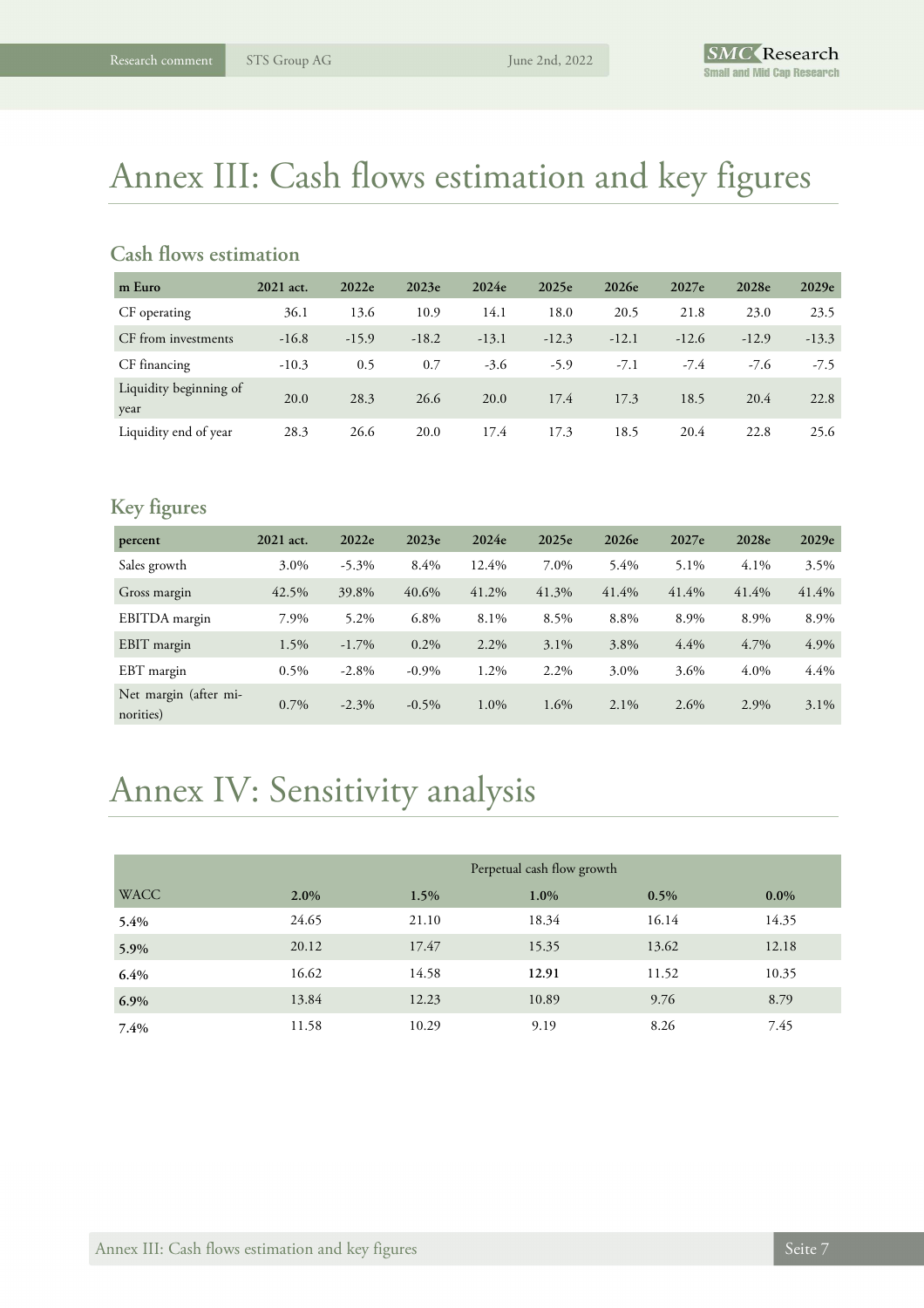

# Disclaimer

| Editor                       |                                |
|------------------------------|--------------------------------|
| sc-consult GmbH              | Phone: $+49(0)$ 251-13476-94   |
| Alter Steinweg 46            | Telefax: +49 (0) 251-13476-92  |
| 48143 Münster                | E-Mail: kontakt@sc-consult.com |
| Internet: www.sc-consult.com |                                |

*Responsible analyst*  Dipl.-Kfm. Holger Steffen

*Charts*  The charts were made with Tai-Pan (www.lp-software.de).

### **Disclaimer**

#### *Legal disclosures (§85 of the German Securities Trading Act (WHPG), MAR, Commission Delegated Regulation (EU) 2016/958 supplementing Regulation (EU) No 596/2014)*

The company responsible for the preparation of the financial analysis is sc-consult GmbH based in Münster, currently represented by its managing directors Dr. Adam Jakubowski and Holger Steffen, Dipl.-Kfm. The scconsult GmbH is subject to supervision and regulation by Federal Financial Supervisory Authority (Bundesanstalt für Finanzdienstleistungsaufsicht), Lurgiallee 12, D-60439 Frankfurt and Graurheindorfer Strasse 108, D-53117 Bonn.

#### *I) Conflicts of interests*

Conflicts of interests, which can arise during the preparation of a financial analysis, are presented in detail below:

1) sc-consult GmbH has prepared this report against payment on behalf of the company

2) sc-consult GmbH has prepared this report against payment on behalf of a third party

3) sc-consult GmbH has submitted this report to the customer or the company before publishing

4) sc-consult GmbH has altered the content of the report before publication due to a suggestion of the customer or the company (with sc-consult GmbH being prepared to carry out such an alteration only in case of reasoned objections concerning the quality of the report)

5) sc-consult GmbH maintains business relationships other than research with the analysed company (e.g., investor-relations services)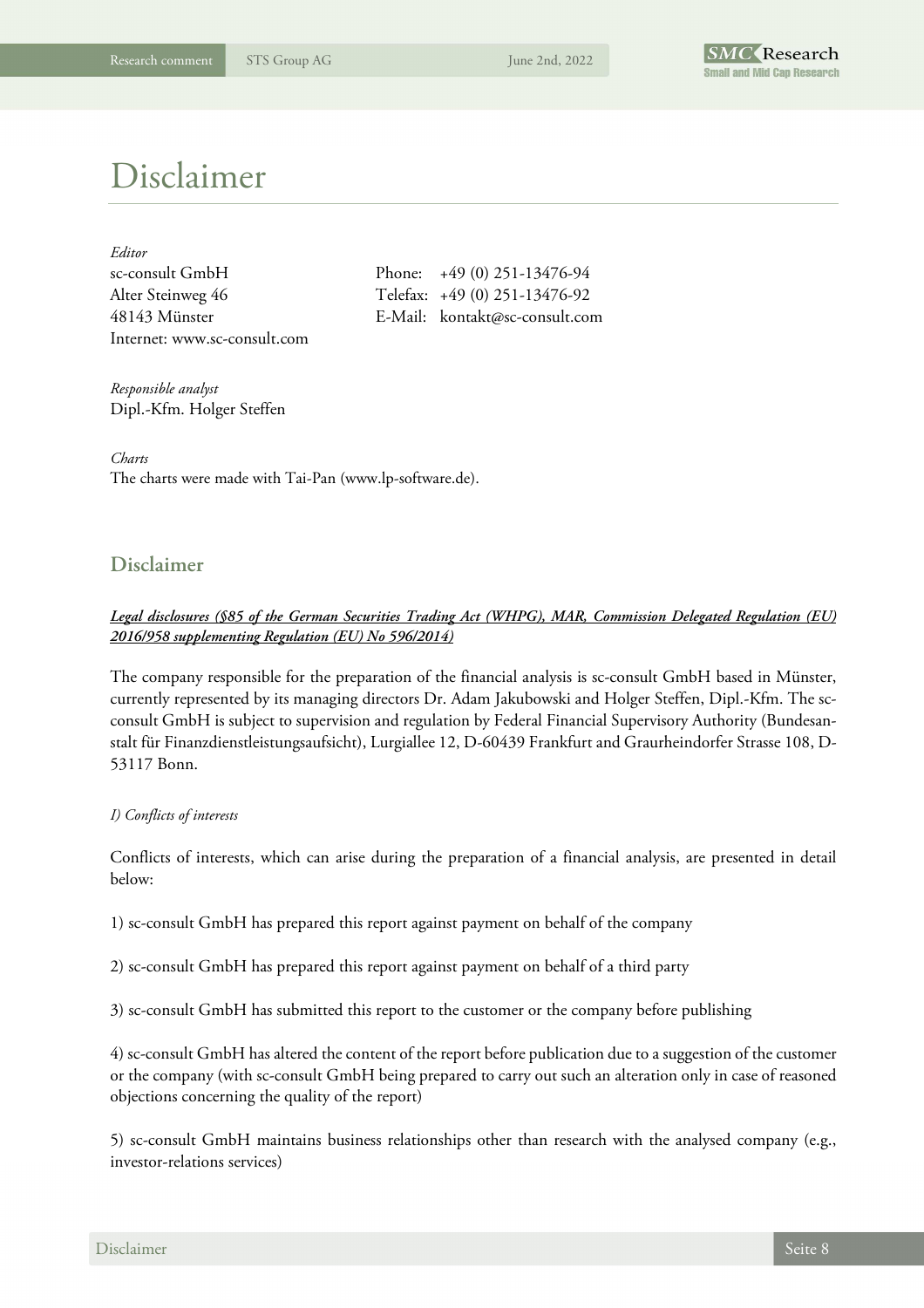

6) sc-consult GmbH or persons involved in the preparation of the report hold shares of the company or derivatives directly related

7) At the time of the publication of the report, sc-consult GmbH or persons involved in the preparation of the report are in the possession of a net short position exceeding a threshold 0.5% of the total issued share capital of the issuer, which was calculated in accordance with the article 3 of the regulation (EU) No. 236/2012 and with chapters III and IV of the Commission Delegated Regulation (EU) No. 918/2012 (6).

8) At the time of the publication of the report, sc-consult GmbH or persons involved in the preparation of the report are in the possession of a net long position exceeding a threshold 0.5% of the total issued share capital of the issuer, which was calculated in accordance with the article 3 of the regulation (EU) No. 236/2012 and with chapters III and IV of the Commission Delegated Regulation (EU) No. 918/2012 (6).

9) At the time of the publication of the report, the issuer holds holdings exceeding 5 % of its total issued share capital in the sc-consult GmbH

10) sc-consult GmbH has included the company's shares in a virtual portfolio managed by sc-consult GmbH

Following conflicts of interests occurred in this report: 1), 3), 10)

Within the framework of compliance regulations, sc-consult GmbH has established structures and processes for the identification and disclosure of conflicts of interests. The responsible compliance representative is currently managing director Dipl.-Kfm. Holger Steffen (e-mail: holger.steffen@sc-consult.com).

#### *II) Preparation and updating*

The present financial analysis was prepared by: Dipl.-Kfm. Holger Steffen

Participants in the preparation of the present financial analysis: -

The present analysis was finished on 02.06.2022 at 8:50 and published on 02.06.2022 at 9:30.

For the preparation of its financial analyses, the sc-consult GmbH uses a five-tier rating scheme with regard to price expectation in the next twelve months. Additionally, estimation risk is quantified on a scale from 1 (low) to 6 (high). The ratings are as follows:

| Strong Buy  | We expect an increase in price for the analysed financial instrument by at least 10 per-    |
|-------------|---------------------------------------------------------------------------------------------|
|             | cent. We assess the estimation risk as below average (1 to 2 points).                       |
| Buy         | We expect an increase in price for the analysed financial instrument by at least 10 per-    |
|             | cent. We assess the estimation risk as average (3 to 4 points).                             |
| Speculative | We expect an increase in price for the analysed financial instrument by at least 10 per-    |
| Buy         | cent. We assess the estimation risk as above average (5 to 6 points).                       |
| Hold        | We expect that the price of the analysed financial instrument will remain stable (between   |
|             | -10 and +10 percent). The forecast risk (1 to 6 points) has no further impact on the        |
|             | rating. The rating "hold" is also used in cases where we perceive a price potential of more |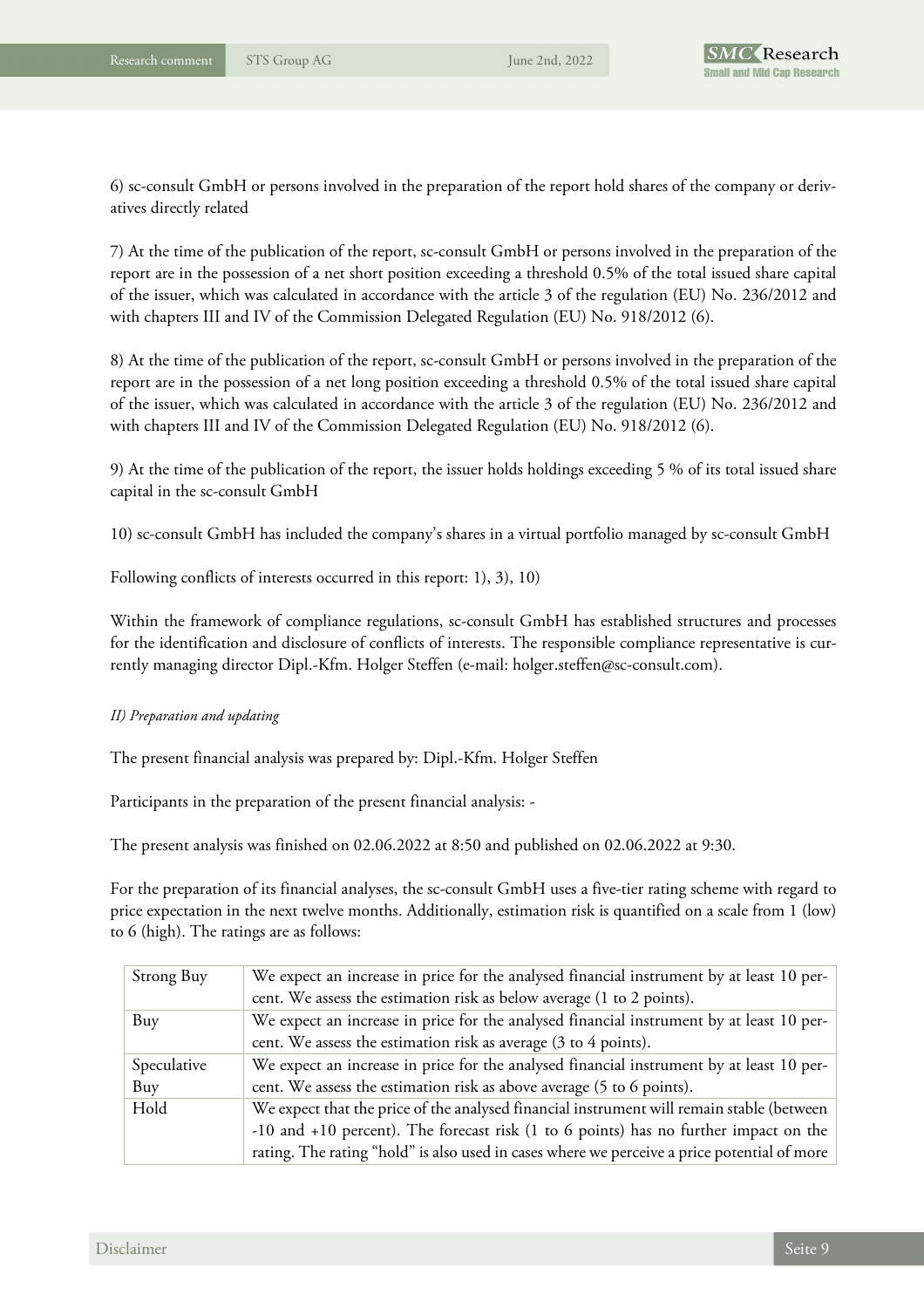

|      | than 10 percent, but explicitly mentioned temporary factors prevent a short-term reali- |
|------|-----------------------------------------------------------------------------------------|
|      | zation of the price potential.                                                          |
| Sell | We expect that the price of the analysed financial instrument will drop by at least 10  |
|      | percent. The forecast risk (1 to 6 points) has no further impact on the rating.         |

The expected change in price refers to the current share price of the analysed company. This price and any other share prices used in this analysis are XETRA closing prices as of the last trading day before publication. If the share is not traded on XETRA, the closing price of another public stock exchange is used with a separate note to that effect.

The price targets published within the assessment are calculated with common methods of financial mathematics, especially with the DCF (discounted cash flow) method, the sum of the parts valuation and a peer group analysis. The valuation methods are affected by economic framework conditions, especially by the development of the interest rates.

The rating resulting from these methods reflects current expectations and can change anytime subject to company-specific or economic changes.

More detailed explanations of the models used by SMC Research can be found at: http://www.smc-research.com/impressum/modellerlaeuterungen

An overview of the recommendations prepared and distributed by SMC Research in the last 12 months can be found at: http://www.smc-research.com/publikationsuebersicht

In the past 24 months, sc-consult GmbH has published the following financial analyses for the company:

| Date       | Investment recomm. | Target price | Conflict of interests |
|------------|--------------------|--------------|-----------------------|
| 19.04.2022 | Speculative Buy    | 10.90 Euro   | 1), 3), 10)           |
| 20.04.2021 | Buy                | 11.60 Euro   | 1), 3), 4), 10)       |
| 17.03.2021 | Speculative Buy    | 10.60 Euro   | 1), 3), 4)            |
| 23.11.2020 | Speculative Buy    | 7.20 Euro    | 1), 3), 4)            |
| 10.11.2020 | Speculative Buy    | 5.70 Euro    | 1), 3), 4)            |
| 14.08.2020 | Hold               | 4.30 Euro    | 1), 3), 4)            |

In the course of the next twelve months, sc-consult GmbH will presumably prepare the following financial analyses for the company: one report, two updates and one comment.

The publishing dates for the financial analyses are not yet fixed at the present moment.

#### *Exclusion of liability*

Publisher of this report is sc-consult GmbH. The publisher does not represent that the information and data contained herein is accurate, complete, and correct and does not take the responsibility for it. This report has been prepared under compliance of the German capital market rules and is therefore exclusively destined for German market participants; foreign capital market rules were not considered and are in no way relevant. Furthermore, this report is only for the reader's independent and autonomous information and does not constitute or form part of an offer or invitation to purchase or sale of the discussed share. Neither this publication nor any